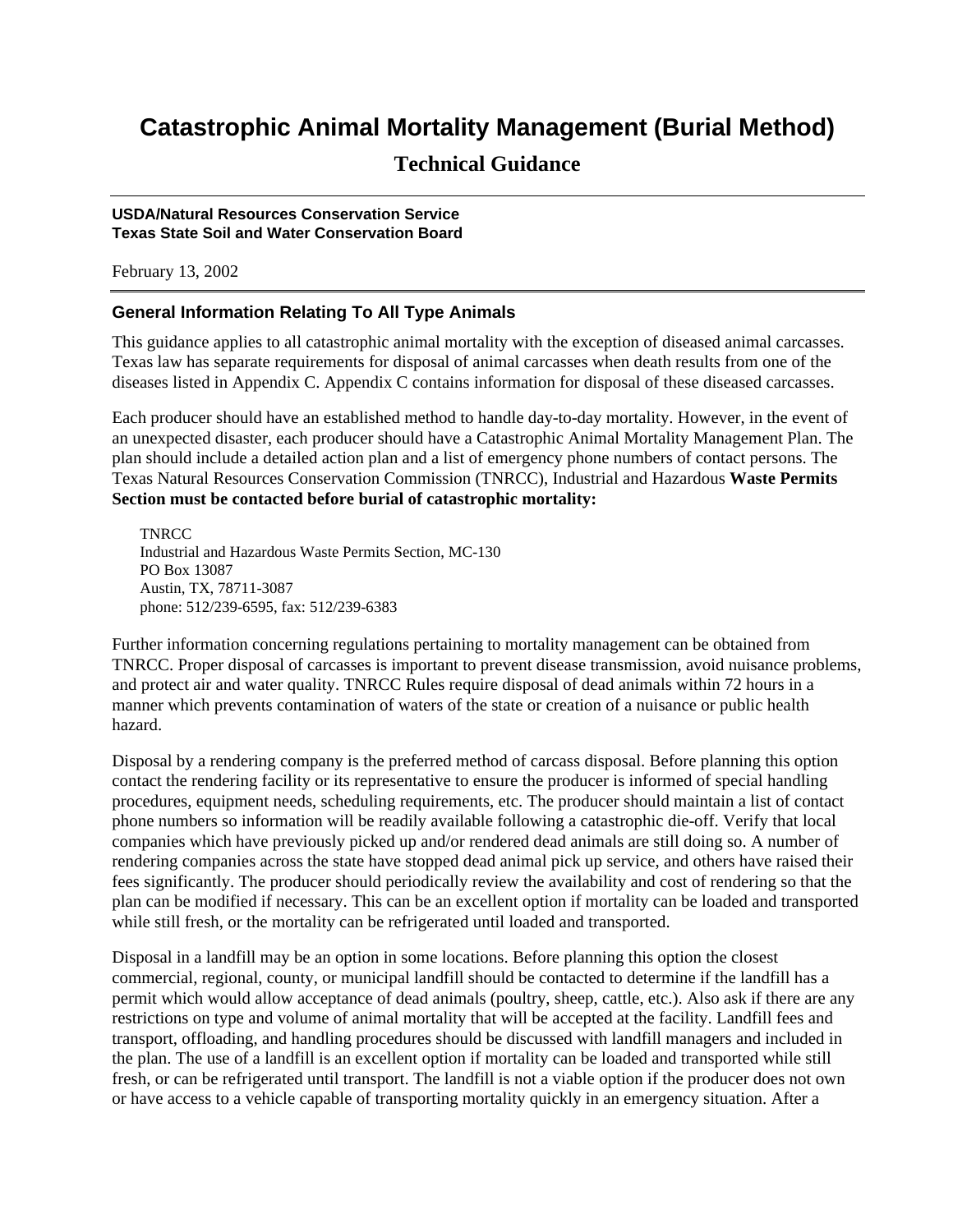catastrophic die-off is not a good time to find out that a driver and truck to transport mortality will not be available for several weeks (MAKE ARRANGEMENTS NOW, NOT AFTER THE ANIMALS ARE DEAD).

On-farm disposal of catastrophic mortality may be considered if site conditions permit. On-farm methods include burial, composting, and incineration. Incinerators and composters are excellent options for routine mortality but usually do not have the capacity to handle mortality volumes associated with catastrophic events. Composting and incineration should not be relied on for catastrophic mortality handling without a documented evaluation of worst anticipated mortality condition (number, type, and weight of animals), and the anticipated capacity of the system (i.e., lb./hr. incineration rate, hrs/day of operation).

# **Information Specific To Poultry**

For purposes of mortality disposal, Texas Law defines poultry as chickens and ducks (Texas Water Code § 26.301). TNRCC Rules allow storage of carcasses on-site for no more than 72 hours, provided that storage is in a varmint-proof receptacle to prevent odor, leakage, or spillage. Storage beyond 72 hours must be in a freezer or refrigerator at 40 degrees Fahrenheit or lower. Burial of birds is not allowed for day-to-day mortality under Texas law. Rules prohibit on-site burial of poultry carcasses, except in the event of a major die-off, which is defined as a mortality rate of 0.3% of the total poultry inventory or more per day. **Only the die-off that exceeds the capacity of the normal means of mortality management may be buried.**

# **Planning For Burial Of Catastrophic Animal Mortality For All Type Animals (excluding disposal of diseased carcasses)**

The producer, with assistance from NRCS, Texas State Soil and Water Conservation Board personnel, or other qualified professionals should select burial pit sites. During the planning process, the proposed burial site should be evaluated for the following:

- Soil Properties
	- $\blacksquare$  Soil texture
	- Soil permeability
	- Surface fragments (Cobbles or Stones)
	- Slope
	- **•** Depth to high water table (perched) 1/
	- Depth to high water table (apparent) **2/**
	- $\blacksquare$  Depth to bedrock
	- Flooding hazard
	- $\blacksquare$  Ponding
- Presence of fractured or cavernous bedrock
- Proximity to water bodies (rivers, streams, ponds, lakes, etc.)
- Proximity to wells
- Distance to public areas
- Distance to residences and property lines

**1/** Perched high water table is defined as a zone of saturation above an unsaturated zone at the highest average depth during the wettest season.

**2/** Apparent high water table is the level at which water stands in a freshly dug unlined bore hole after adequate time for adjustments in the surrounding soil at the highest average depth during the wettest season (actual ground water level).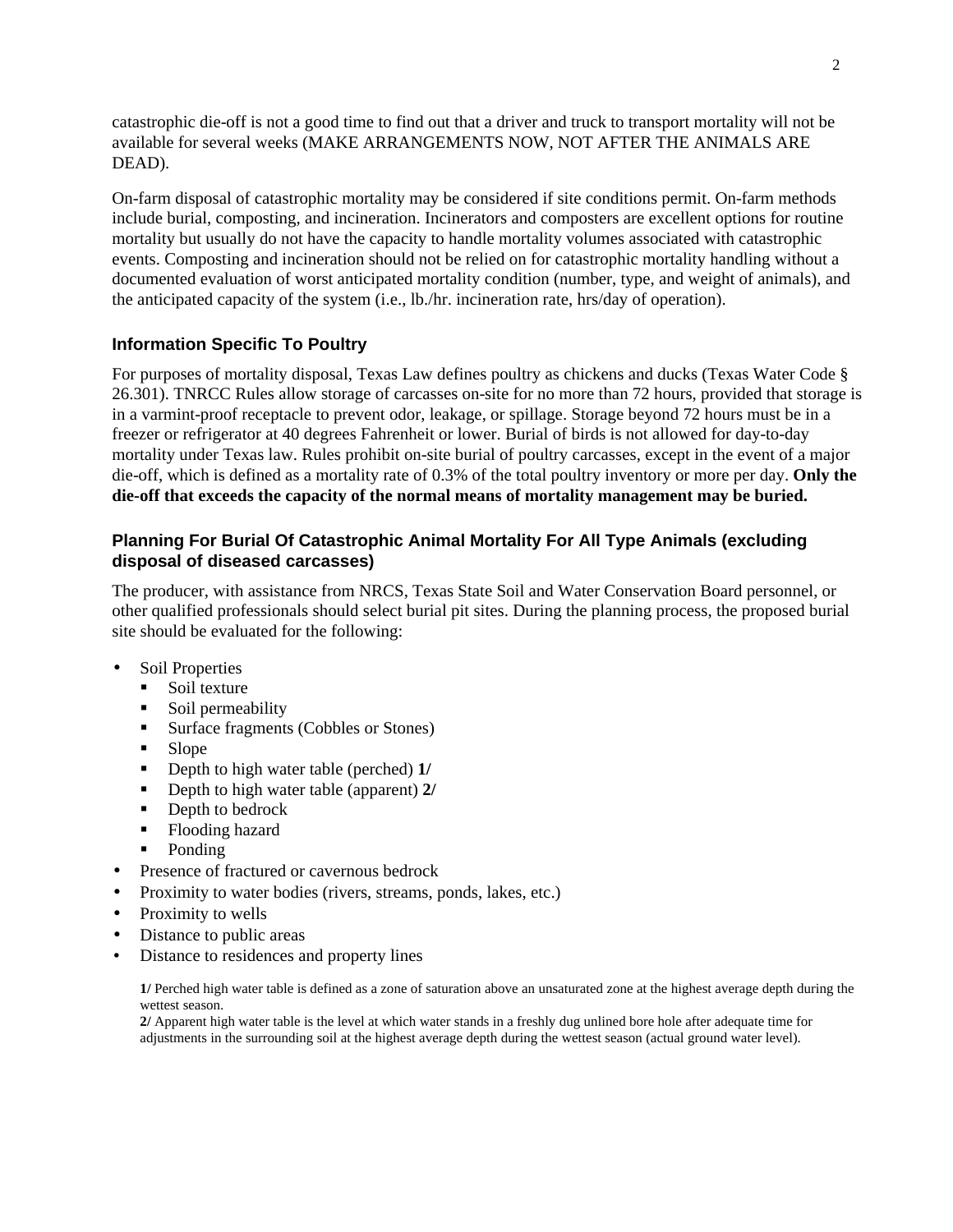Where applicable, local NRCS offices maintain a listing of suitability for Animal Mortality Burial (Catastrophic) by soil map unit. Each soil that is mapped in the county will fall into one of the following categories:

- **Not Limited**—Soils are expected to be suitable for burial. These soils are preferred areas for locating burial pits.
- **Somewhat Limited—**Soils may be used for burial, as long as limitations shown in the FOTG, Section 2, Animal Mortality Burial (Catastrophic) Interpretation are addressed. Soils in this category may have slight to moderate limitations. Care should be taken in evaluating a potential burial site on these soils (See Table 1, below).
- **Very Limited**—Soils are generally not suited for burial pits without overcoming major limitations. These locations are not recommended for burial. Alternative methods of disposal will normally be required if these are the only available soils on the farm.

It should be noted that Soil Interpretations are a preliminary planning tool. They only provide flags for things that need to be considered. Soil Interpretations do not provide criteria for pit design or construction. The chance of an inclusion of a contrasting soil at a particular soil map location varies. For this reason a planned site for burial of catastrophic mortality should never be selected without a site visit to verify assumptions about the location. When a building is full of dead birds is not a good time to discover a high water table at the planned animal burial site.

# **Site Evaluation Criteria**

- Watch for perched water tables. A site would not be acceptable without cutoffs and drainage or other special design features if any water table (apparent, perched, seasonal, etc.) is likely to result in water being above the level of the bottom of the pit or flowing down gradient into the pit.
- Soils rated "Not Limited" for Animal Mortality Burial (Catastrophic), FOTG, Section 2, are suitable for burial sites.
- Soils that have a Unified Soil Classification of CH, MH, CL, GC, or SC are suitable for burial sites. Some of these soils will, however, have limitations relating to high clay content (i.e. difficulty in excavation, handling and compacting fill.
- Do not locate the burial pit on soil mapping units that are frequently or occasionally flooded.
- Do not locate the burial pit on soil mapping units that are rarely flooded without constructing measures to protect the site from flood waters.
- Do not locate the burial pit with planned bottom elevation within 2 feet of an apparent water table, highly permeable soils, or fractured bedrock.
- Do not locate the burial pit within 150 feet of private wells, springs, streams, public areas, or within 500 feet of a public well.
- Do not locate the burial pit where surface runoff could enter the pit.
- Do not locate the burial pit within 50 ft of residences or property lines; a distance of 200 ft is recommended if space allows.
- Assess potential impact of and existing hydraulic connections (i.e. tile drains, or drainage ditches)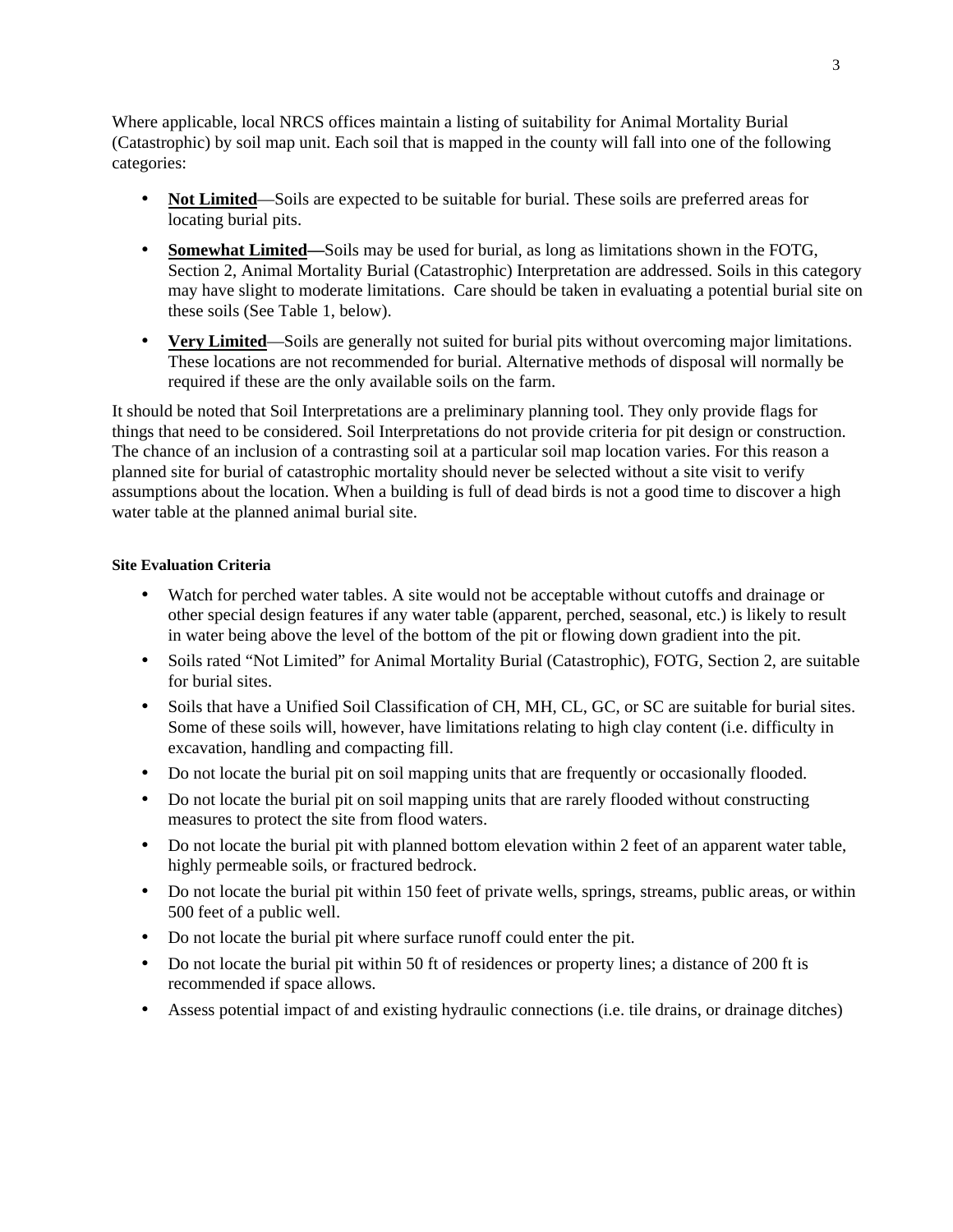| Limitation                  | Method to Overcome Limitation                                                                                                                                                                                                                                                                                                                                                             |  |  |
|-----------------------------|-------------------------------------------------------------------------------------------------------------------------------------------------------------------------------------------------------------------------------------------------------------------------------------------------------------------------------------------------------------------------------------------|--|--|
| Slope                       | Overhead water must be diverted away from the burial area.                                                                                                                                                                                                                                                                                                                                |  |  |
| Depth to Rock               | Bottom of pit must be at least 2 feet above bedrock. If additional<br>depth of pit is needed it must be created by "mounding" of sidewalls<br>above original ground elevation. Cover over the animals must consist<br>of a minimum of one foot of soil on intermediate layers and two feet<br>of compacted soil on top.                                                                   |  |  |
| Flooding and Ponding        | Areas subject to frequent or occasional flooding or ponding are not<br>suited. Rarely flooded or ponded areas are not to be used during<br>periods of high flooding and ponding probability (see soil survey for<br>dates likely to flood). Alternate areas should be planned for use during<br>these periods.                                                                            |  |  |
| <b>Fragments or Stones</b>  | The main problem with these soils is difficulty in mechanical<br>excavation of pit. Implements suited to working in rocky soil should<br>be used. Soils with high percentages of fragments and stones are not<br>suitable.                                                                                                                                                                |  |  |
| Perched Water Table         | Do not use during wet seasons unless drainage is provided.                                                                                                                                                                                                                                                                                                                                |  |  |
| <b>Apparent Water Table</b> | Bottom of pit must be at least 2 feet above apparent water table (see<br>soil survey for apparent water table depth). If additional depth of pit is<br>needed it must be created by "mounding" of side walls above original<br>ground elevation. Cover over the animals must consist of a minimum<br>of one foot of soil on intermediate layers and two feet of compacted<br>soil on top. |  |  |
| Seepage                     | Clay or synthetic liner can be used to prevent or control seepage.                                                                                                                                                                                                                                                                                                                        |  |  |
| Texture                     | Sandy-Cut-banks cave: Extra care will be needed during<br>construction to prevent safety problems. Pit top dimensions may have<br>to be enlarged and side slopes flattened (over-sizing the hole) in order<br>to physically construct the pit. Flattened side slopes and vegetation<br>establishment can be used to address potential erosion of burial pit<br>covers.                    |  |  |
|                             | Clayey—Sticky when wet: Select alternate burial sites in case of wet<br>conditions. If no other sites are available, be aware that digging a pit<br>when wet conditions prevail is going to be more difficult, time<br>consuming, and expensive, than if conditions were drier.                                                                                                           |  |  |

**Table 1—Required Practices for Burial Pits located in Soils that are "Somewhat Limited"**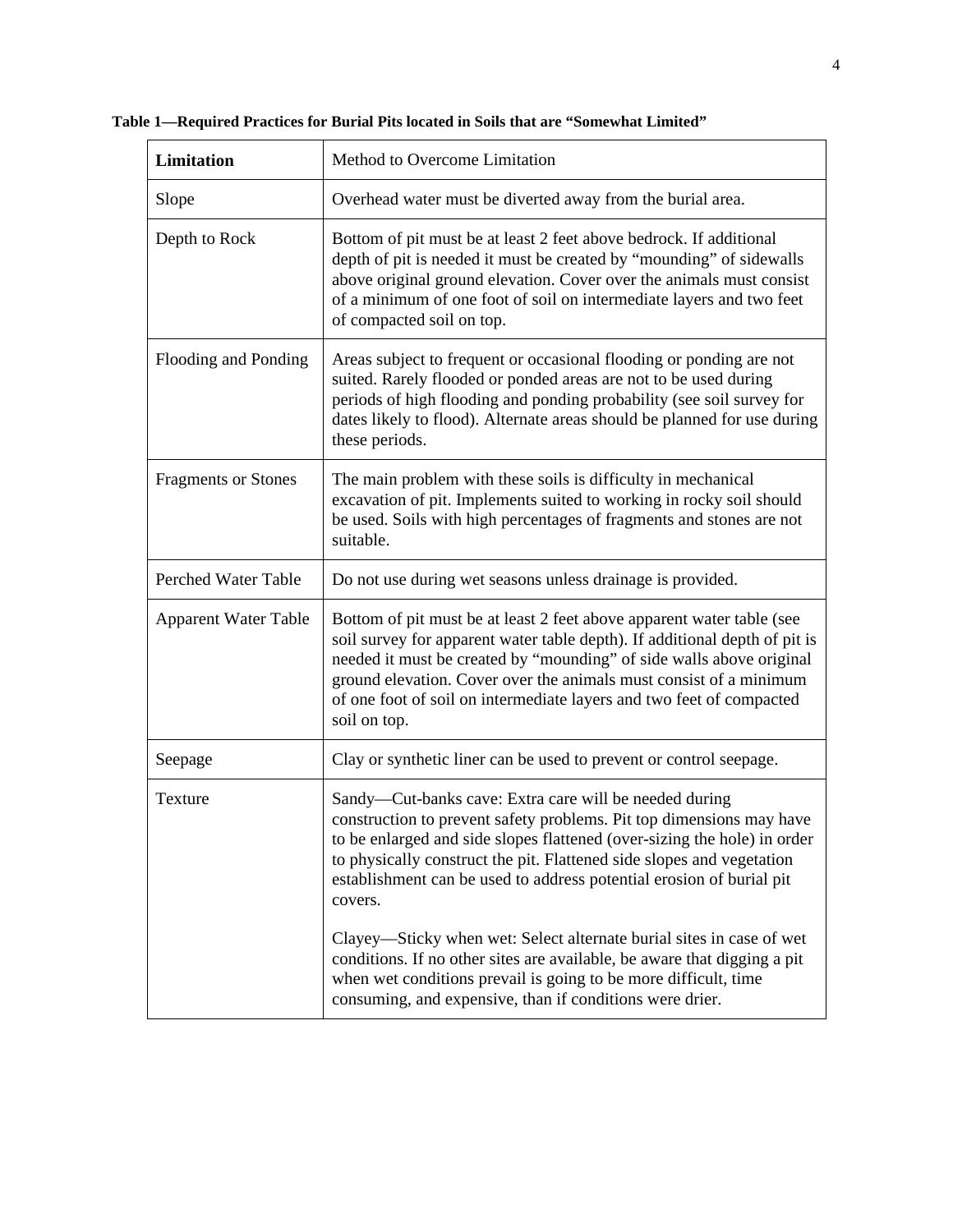#### **Procedures for Estimating Burial Pit Volume**

Document design assumptions for the worst case scenario (maximum number of animals to be buried and maximum expected average weight of animals). Determine total weight of mortality for disposal in pounds (lb.). Divide total weight of mortality by 62.4 lb./cu. ft. The result is the approximate volume of mortality to be buried in cu. ft. Additional pit volume will be required to account for voids in placed mortality. In addition, the burial pit should be excavated large enough for both mortality and (where planned) alternate layers of approximately equal thickness of soil (see Appendix A ). The volume of pit excavation required to provide for burial of the mortality would be between 2 and 4 times the mortality volume. A spreadsheet developed for computing volumes of sediment removed from ponds is available on request for aid in determining planned trench dimensions for anticipated volumes of animals and fill.

Evaluate the site to determine areas with suitable soils. Determine practical and safe pit width, depth, and side slopes for the equipment available. Select a cross-sectional geometry for the pit. Determine the pit length with assumed cross sectional area that would be required to provide the total required excavated volume in cu.ft.

An area of suitable soil must be available that is larger than the total planned burial pit surface area before burial is a viable option. Depending on shape of the area containing suitable soils this might require multiple pits. If adequate suitable soils are not available, an alternative or secondary method of catastrophic mortality disposal must be planned.

Actual application would involve a similar analysis. However, when determining pit size, the actual number and weight of animals for burial should be considered rather than worst case. The rest of the procedure would be identical. When a portion of the land area devoted to or planned for catastrophic mortality is utilized, the area should be surveyed (not necessarily a legal survey) and recorded in the producer's plan, or the area should be staked with reference points and survey notes included in the producers plan. This provides the producer with information needed to manage the burial area. With this information it should be possible to avoid a previously utilized area should another catastrophic event occur.

Sample calculations are included in Appendix B.

### **Additional Burial Considerations and Recommendations**

Burial of dead animals (all animal types) requires a backhoe, scraper, bulldozer or other equipment capable of excavation and/or trenching for construction of a burial pit. Burial pits should be dug to an appropriate depth for the specific soil and geologic conditions. Burial pits should be a minimum of 4 ft wide and 3 ft deep with a length adequate to accommodate mortality. Pit bottoms should be relatively level. If excavation depths greater than 6 ft below existing natural ground are anticipated, test pits and/or augured soil samples should be examined to a depth two ft below lowest planned excavation. Site limitations may dictate the use of multiple pits. If more than one pit is required, they should be separated by 3 ft. of undisturbed or compacted soil.

Excavation and trench safety should be taken into account when selecting planned geometry of a burial pit. If there is any chance of the producer or his employees getting into a trench to place or rearrange animals, shovel dirt, or anything else, trench safety must be considered. Trenches or pits 5 ft or deeper are covered by OSHA trench safety criteria and shallower excavations can be dangerous. People constructing or working in or around these burial pits should be aware of trench cave-in hazards (See referenced web sites at the end of this document). Appropriate OSHA safety measures shall be used during excavation and material placement. Excavations greater than 5 feet deep should have a minimum side slopes of 1.5 (horizontal) to 1 (vertical).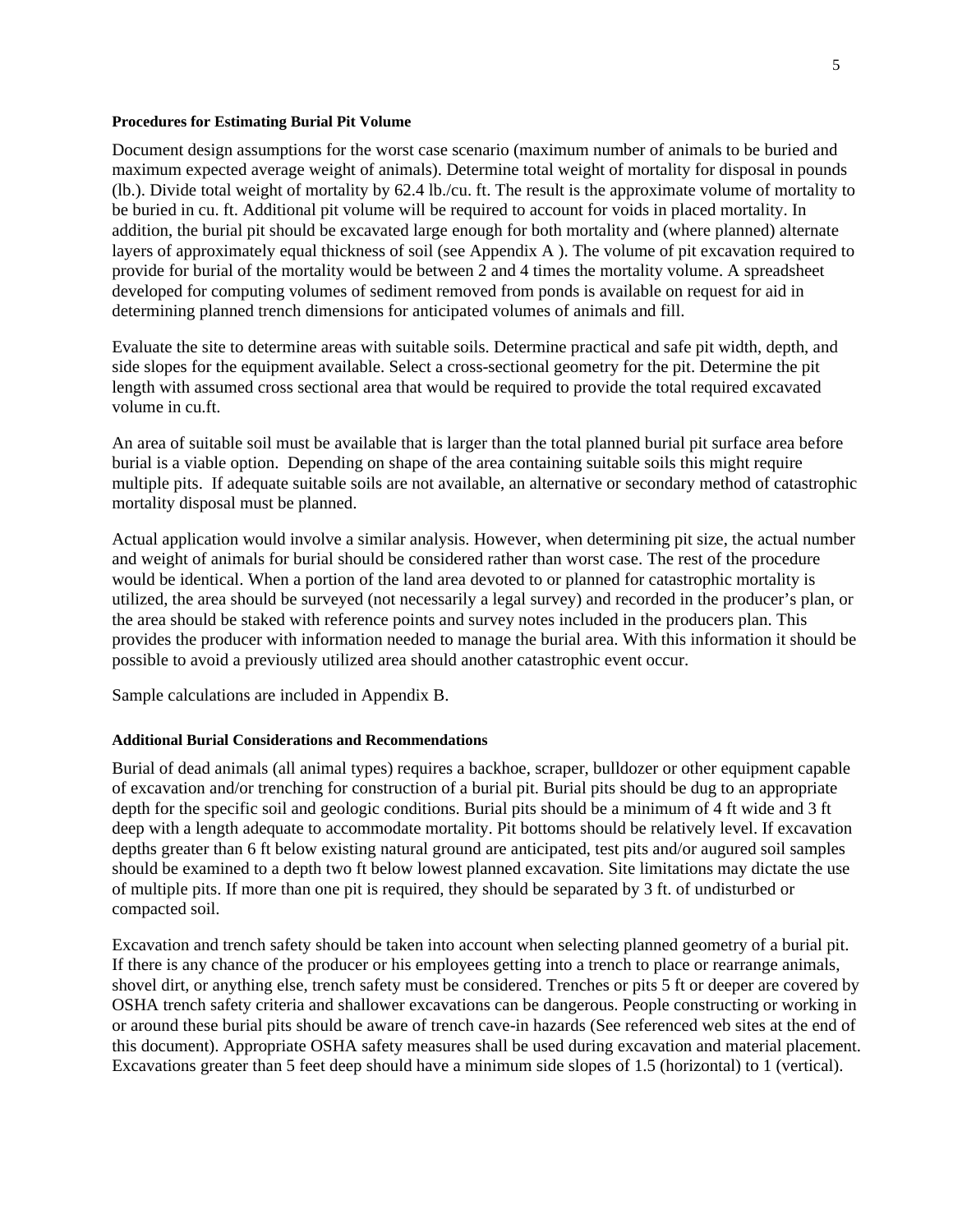For small animals (poultry, nursery pigs, etc.) place carcasses in a layer no thicker than one foot and cover each layer with at least one foot of soil. Carcasses of large animals (hogs, cattle, etc.) should be placed in one layer and covered with a minimum of two feet of soil. For deep soils (where bedrock is not a concern), carcasses and soil can be placed in multiple layers up to a total depth of eight feet.

The burial site should be mounded with a covering of at least two feet of soil, and surface water should be diverted away from the mound. Specifying earth fill compaction is not recommended. Compaction will be very difficult to achieve and could have a negative impact on the natural decay process. As animals begin to decay, it may be necessary to place additional soil material in areas that subside. If a potential exists for varmints such as coyotes, dogs, opossums, etc., to dig into the burial site, either use more than the two feet of cover material (recommended) or use an appropriate temporary fence to exclude these animal types.

The burial site should be vegetated as soon as practical to prevent erosion of the soil cover.

Personnel planning mortality management must follow current state policy concerning utilities found in the National Engineering Manual, Part 503(Safety), Subpart A (Engineering Activities Affecting Utilities). The State of Texas has initiated a One Call System to help excavators locate pipelines and utilities. The One Call Board of Texas (1-800-545-6005) or other State approved notification center, should be called before excavation to ascertain the existence of underground utilities in the general work area.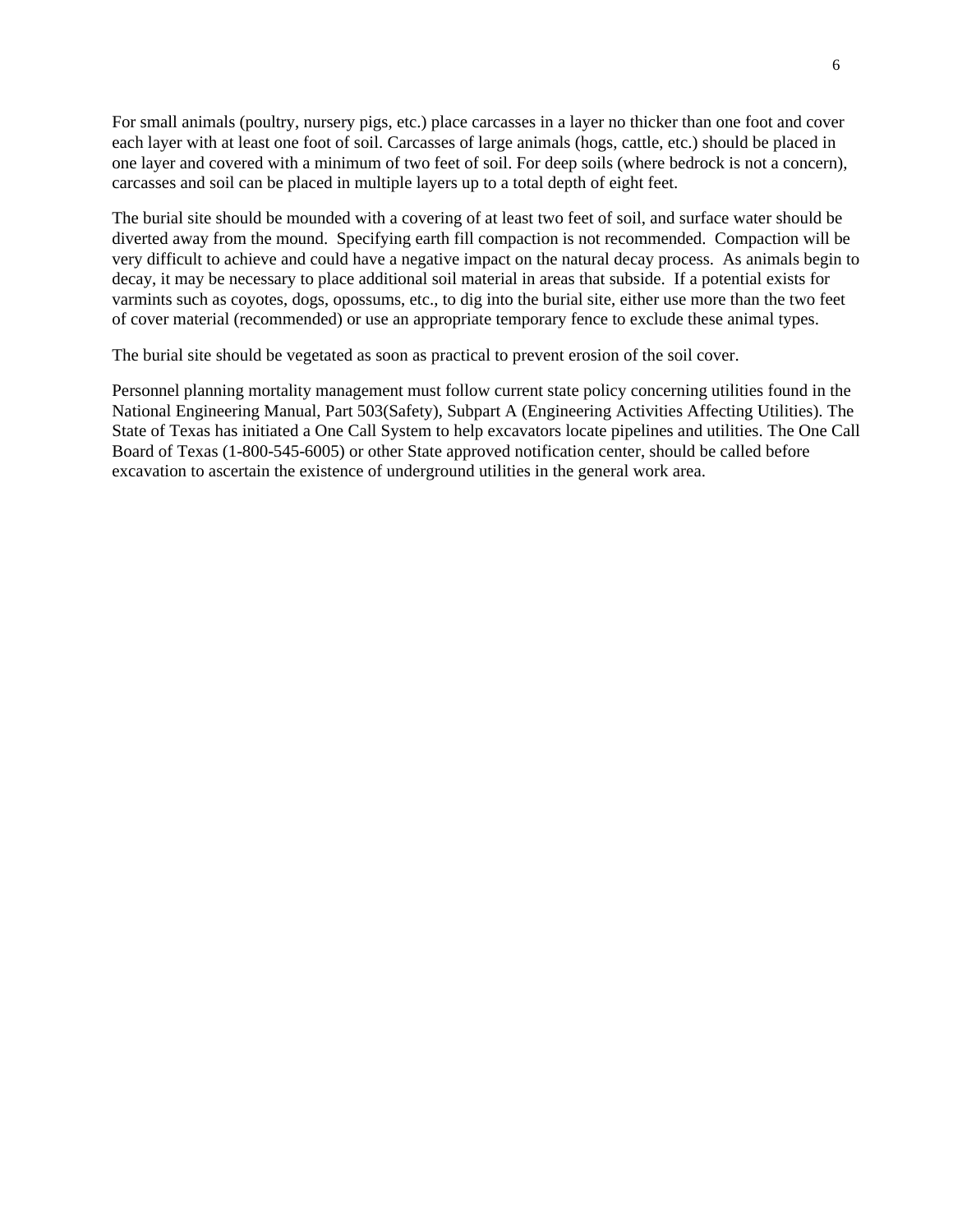**A Few Possible Cross Sections For Burial Pits**



**Typical for greater depth and wider pit with variable length.**



**Typical for shallower depth and wider pit with variable length.**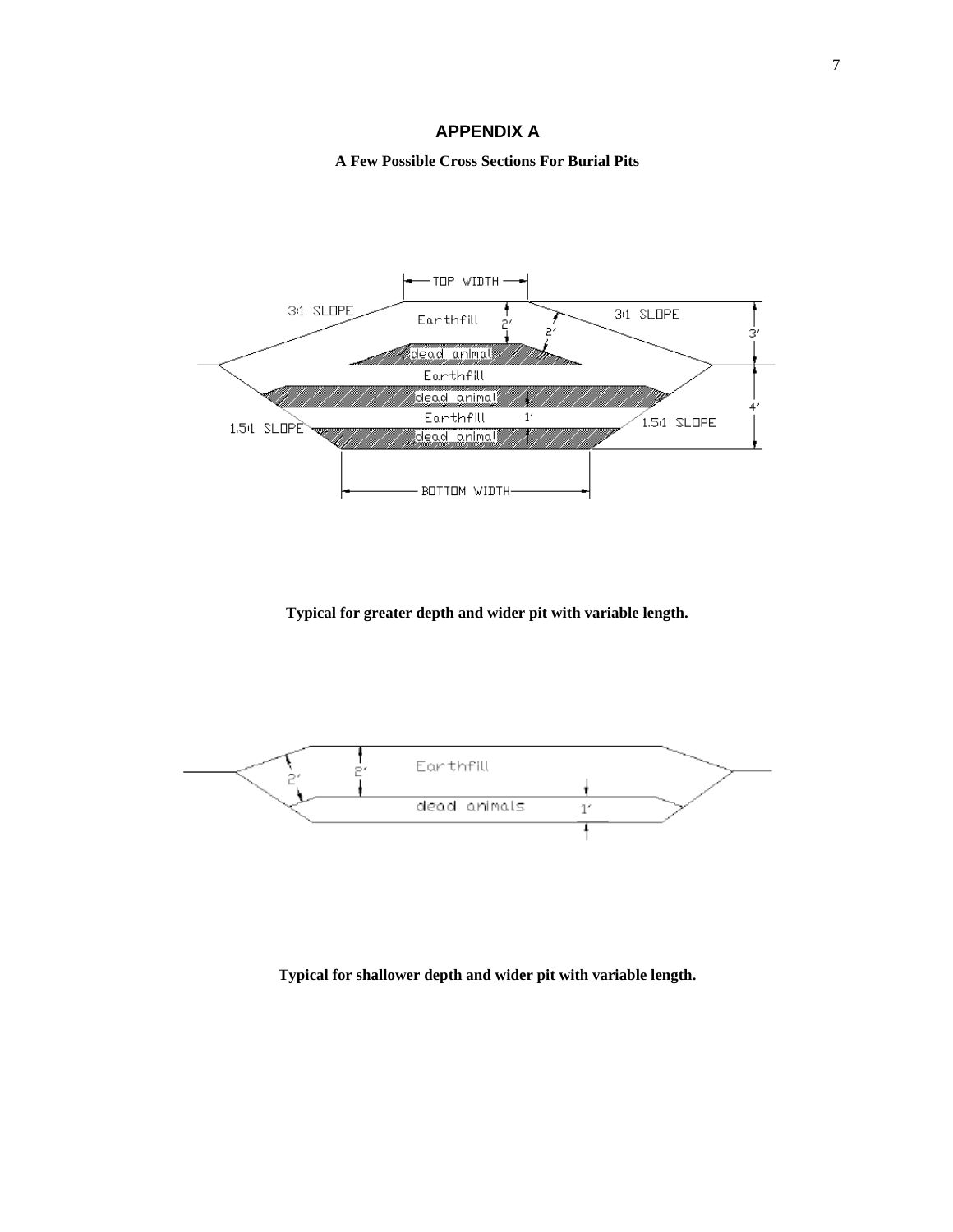

**Typical for backhoe trench with 4-6 ft depth, at least 3 ft width, and variable length.**



**Typical for deeper depth for larger animals.**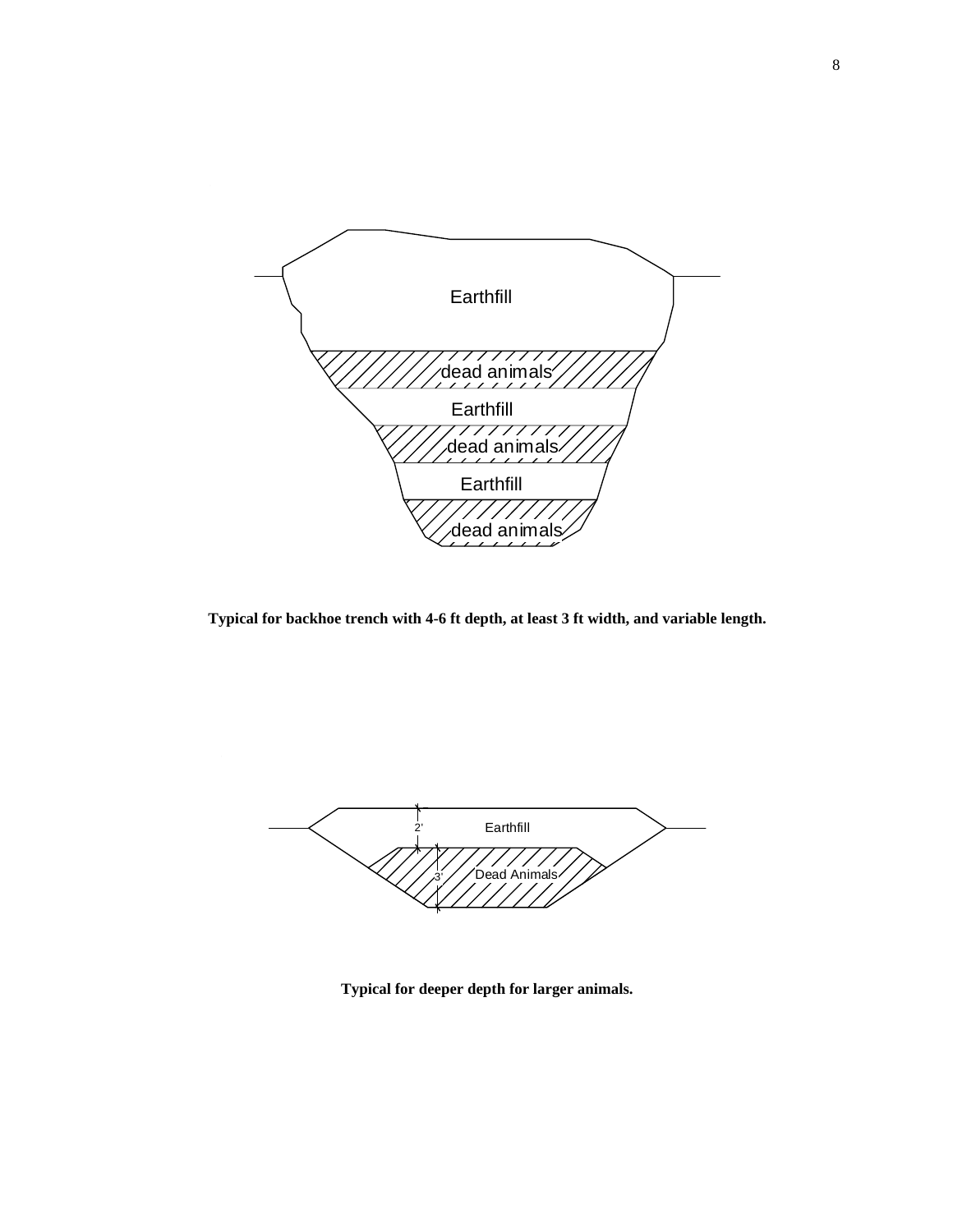### **Appendix B**

#### **Sample Calculations**

| <b>Symbols:</b>       |                                 | <b>Basic Assumptions:</b>                      |
|-----------------------|---------------------------------|------------------------------------------------|
| $W_b =$ bottom width  | $A_{xs}$ = cross-sectional area | Bulk density of chickens = $62.4$ lb/cu ft     |
| $W_t =$ top width     | $Z_s$ :1 = side slope           | Average weight of chickens at die-off $=$ 3 lb |
| $L_b =$ bottom length | $Z_e$ :1= end slope             | $V_e = 3 \times V_m$                           |
| $L_t =$ top length    | $V_e$ = excavation volume       | Farm contains 5 houses with 20,000             |
| $A_b = bottom area$   | $V_m$ = mortality volume        | birds/house or 100,000 birds total             |
| $A_t$ = top area      |                                 |                                                |

#### **Case 1: 0.3% of Chickens Die.**

Number of mortality =  $100,000 \times 0.003 = 300$  birds  $V_m = 300 \times 3$  lb/bird x (1cu ft/62.4 lb) = 14.4 cu ft  $V_e = 3 \times 14.4 = 43.2$  cu ft (1.6 cu yd)

Assume  $W_b = 4$  ft  $D = 3$  ft Vertical Side and End Slopes (backhoe construction, depth < 3.5 ft):  $Z_s = Z_e = 0$ Then  $L_b = 43.2 / (4 \times 3) = 3.6$  ft.(round to 4 ft)

The pit size then would be 4 ft x 4 ft x 3 ft. The Estimated Actual Constructed Volume from the Burial Pit Volume Calculator is 48 ft. $3(1.8 \text{ yd}^3)$ 

#### **Case 2: 20% of Chickens Die.**

Number of mortality =  $100,000 \times 0.2 = 20,000$  birds  $V_m = 20,000 \times 3$  lb/bird x (1cu ft/62.4 lb) = 962 cu ft  $V_e = 3 \times 962 = 2886 \text{ ft}^3 (107 \text{ yd}^3)$ 

Assume  $W_b = 6$  ft  $D = 5$  $Z_s = 2$  $Z_e = 4$  $\overline{A}_{xs} = Z_s D^2 + W_b D = 80$  ft<sup>2</sup> Then  $L_b = 2886 / 80 = 36$  ft  $W_t = W_b + 2Z_sD = 6 + (2 \times 2 \times 5) = 26$  ft  $L_t = L_b + 2Z_e D = 36 + (2 \times 4 \times 5) = 76$  ft  $A_t$  = Wt x Lt = 26 x 76 = 1976 sq. ft.

The pit size would be 6 ft. bottom width, 36 ft. bottom length, 26 ft. top width, 76 ft top length, 5 ft. depth, 2:1 side slopes, and 4:1 end slopes. The Estimated Actual Constructed Volume from the Burial Pit Volume Calculator is 4813 ft.<sup>3</sup> (178) yd<sup>3</sup>). If desired, the Burial Pit Volume Calculator can be used through trial and error to find a volume closer to the requirement. (Other dimensions same as given with 12 ft bottom length, and 52 ft top length would yield 2893 ft.<sup>3</sup> (107  $yd^3$ ).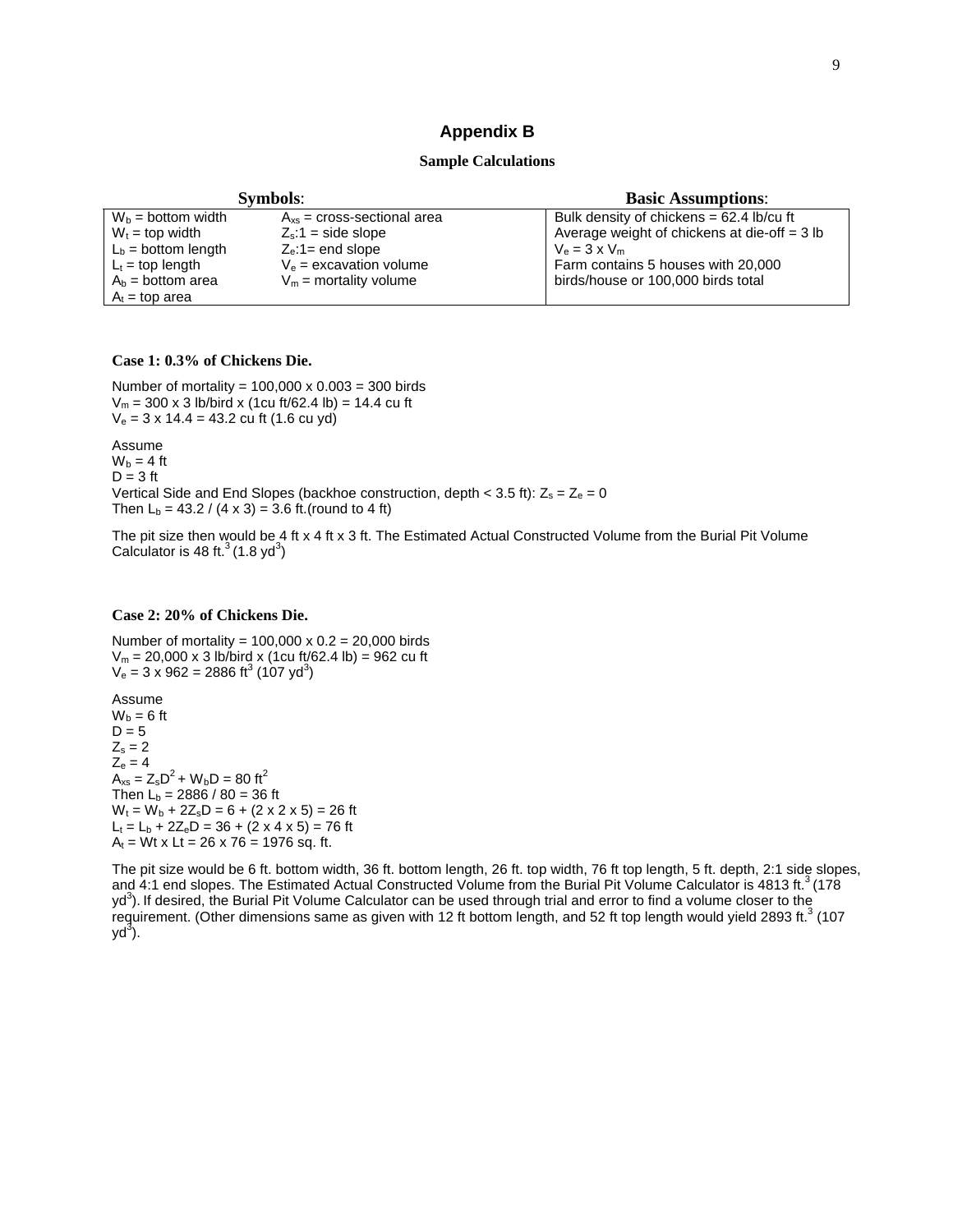#### **Case 3: 50% of Chickens Die.**

Number of mortality =  $100,000 \times 0.5 = 50,000$  birds  $V_m = 50,000 \times 3$  lb/bird x (1cu ft/62.4 lb) = 2404 cu ft  $V_e = 3 \times 2404 = 7212$  cu ft (167 cu yd)

Assume  $W_b = 10$  ft  $D= 6$  ft  $Z_s = 1.5$  $Z_e = 1.4$  $A_{xs} = Z_s D^2 + W_b D = 114 \text{ ft}^2$ Then  $L_b = 7212 / 114 = 63$  ft  $W_t = W_b + 2Z_sD = 10 + (2 \times 1.5 \times 6) = 28$  ft  $L_t = L_b + 2Z_e D = 63 + (2 \times 4 \times 6) = 111$  ft  $A_t$  = Wt x Lt = 28 x 111 = 3108 sq. ft.

The pit size would be 10 ft. bottom width, 63 ft. bottom length, 28 ft. top width, 111 ft top length, 6 ft. depth, 1.5:1 side slopes and 4:1 end slopes. The Estimated Actual Constructed Volume from the Burial Pit Volume Calculator is 10350 ft.<sup>3.</sup> If desired the Burial Pit Volume Calculator can be used to trial and error to find a volume closer to that required. (Other dimensions same as given with a 36 ft bottom length, and 84 ft top length would yield a volume of 7272 ft. $3$  (269)  $yd^3$ ).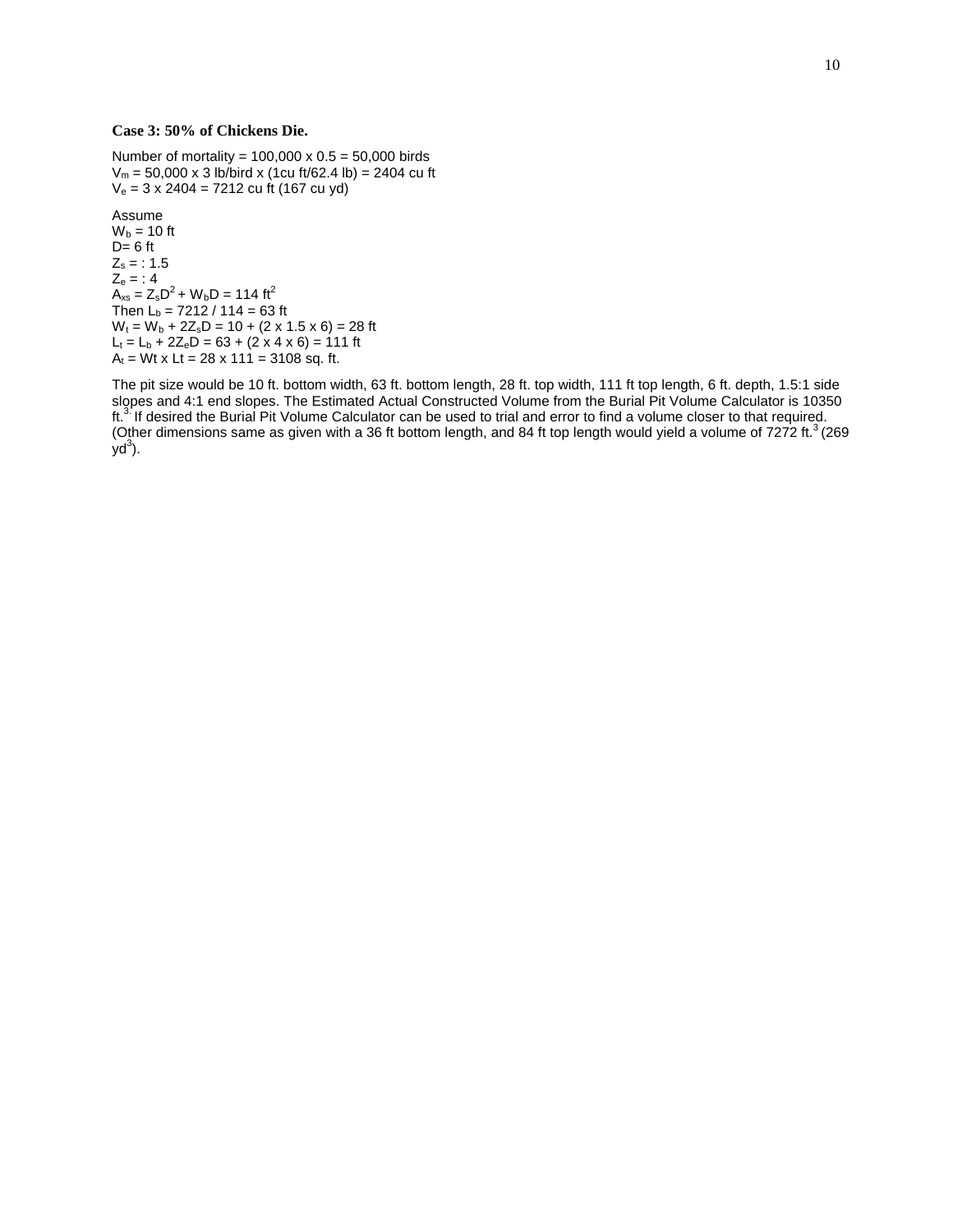### 11

# **Appendix C**

### **Statutes, Rules, and References**

### **Disposal of Diseased Animal Carcasses**

Animals that die from one of the following diseases have separate disposal requirements (Texas Agriculture Code §§161.004, 161.041):

| tuberculosis                   | anthrax                  | glanders                             |
|--------------------------------|--------------------------|--------------------------------------|
| infectious abortion            | hemorrhagic septicemia   | hog cholera                          |
| Malta fever                    | foot-and-mouth disease   | rabies in animals other than canines |
| bacillary white diarrhea among | equine infectious anemia | other diseases recognized as         |
| fowl                           |                          | communicable by the veterinary       |
|                                |                          | profession                           |

These carcasses must be disposed of within 24 hours by

- 1. digging a five foot deep grave and covering the carcass with lime and filling with dirt, or
- 2. setting fire to the carcass and burning until it is thoroughly consumed.

# **Specific Rules and Regulations Dealing with Poultry Mortality**

Mortality is a normal part of animal feeding operations. Normal poultry mortality should be addressed with composters, incinerators, rendering or other approved carcass disposal methods (§335.25, Handling, Storing, Processing, Transporting, and disposal of Poultry Carcasses, of Title 30, Texas Administrative Code, Chapter 335, Industrial Solid Waste and Municipal Hazardous Waste). The local NRCS or conservation district office should be contacted for assistance in dealing with normal mortality. Note: burial of routine poultry mortality is not allowed by state law (Texas Water Code §26.303 Handling and Disposal of Poultry Carcasses).

State legislators passed SB 1910 during the 75th Texas Legislature (1997) which added "Subchapter H. Poultry Operations" to the Texas Water Code ( $\S 26.301 - 26.303$ ). It applies to any facility where chickens or ducks are raised or kept for profit on any premises in the State, including commercial hatcheries for producing chicks or ducklings. TNRCC Rules (Texas Administrative Code (TAC), §335.25 Handling, Storing, Processing, Transporting, and Disposing of Poultry Carcasses) were developed to provide regulations for meeting requirements of SB 1910. These regulations are intended to ensure poultry facilities have an adequate means to handle and dispose of poultry carcasses. These regulations prohibit on-site burial of poultry carcasses, except in the event of a major die-off, which is defined as a mortality rate of 0.3% or more per day of the total poultry inventory. Only the die-off that exceeds the capacity of the normal means of mortality management may be buried.

SB 1339, 77<sup>th</sup> Texas Legislature, 2001, amended §26.302 of the Texas Water Code to require owners or operators of poultry facilities to implement and maintain certified water quality management plans from the State Soil and Water Conservation Board.

# **Additional References**

NRCS TX Conservation Practice Standards: Code 316 - Animal Mortality Management

OSHA Construction rules: http://www.osha-slc.gov/OshStd\_toc/OSHA\_Std\_toc\_1926.html

OSHA Excavation Rules: http://www.osha-slc.gov/OshStd\_toc/OSHA\_Std\_toc\_1926\_SUBPART\_P.html